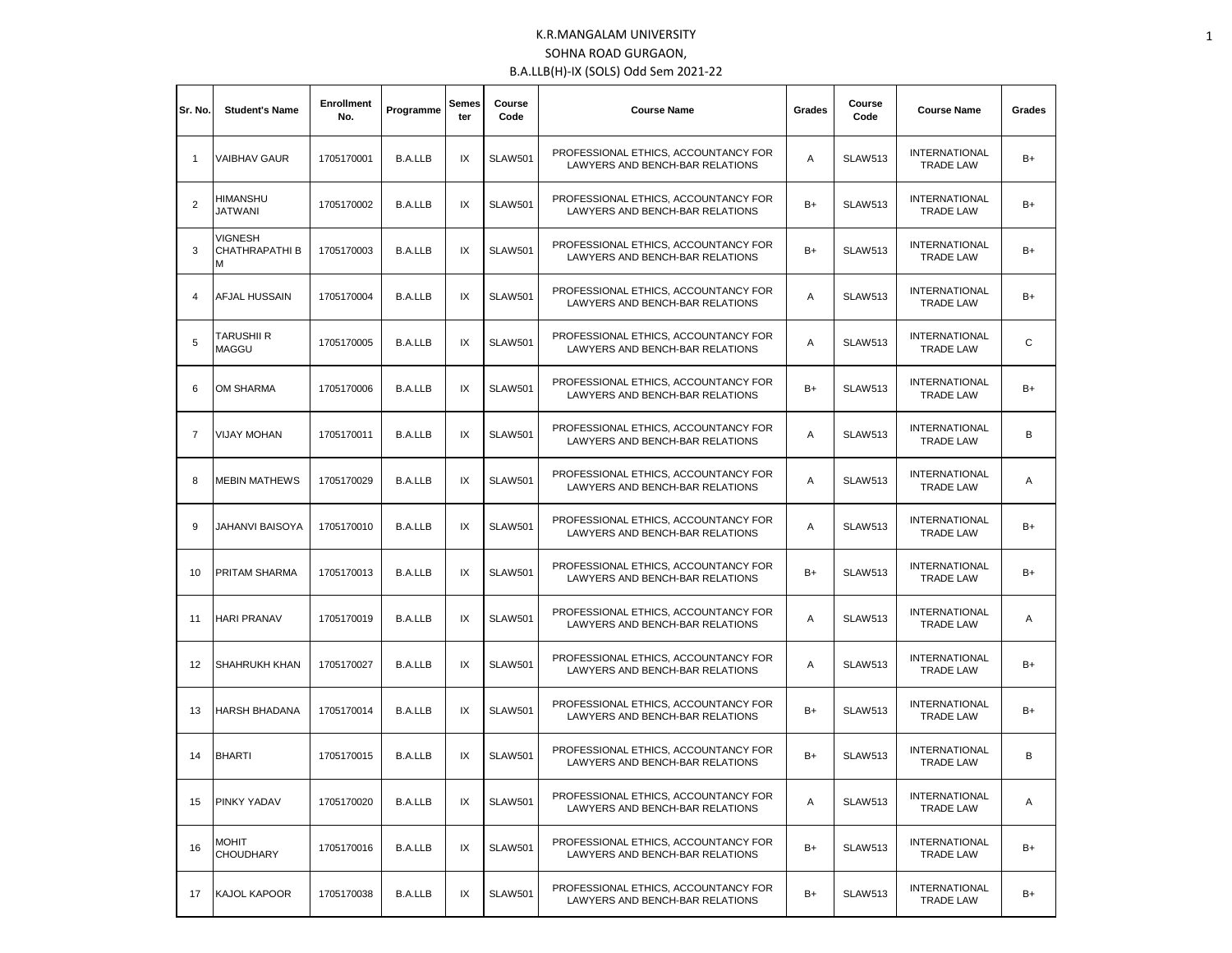| Sr. No. | <b>Student's Name</b>        | <b>Enrollment</b><br>No. | Programme      | Semes<br>ter | Course<br>Code | <b>Course Name</b>                                                      | Grades | Course<br>Code | <b>Course Name</b>                       | Grades |
|---------|------------------------------|--------------------------|----------------|--------------|----------------|-------------------------------------------------------------------------|--------|----------------|------------------------------------------|--------|
| 18      | <b>MANJEET SINGH</b>         | 1705170024               | <b>B.A.LLB</b> | IX           | <b>SLAW501</b> | PROFESSIONAL ETHICS, ACCOUNTANCY FOR<br>LAWYERS AND BENCH-BAR RELATIONS | $B+$   | <b>SLAW513</b> | <b>INTERNATIONAL</b><br><b>TRADE LAW</b> | $B+$   |
| 19      | <b>MEGHA GUPTA</b>           | 1705170032               | <b>B.A.LLB</b> | IX           | <b>SLAW501</b> | PROFESSIONAL ETHICS, ACCOUNTANCY FOR<br>LAWYERS AND BENCH-BAR RELATIONS | A      | <b>SLAW513</b> | <b>INTERNATIONAL</b><br><b>TRADE LAW</b> | Α      |
| 20      | AKHLAQUE AHMED               | 1705170021               | <b>B.A.LLB</b> | IX           | <b>SLAW501</b> | PROFESSIONAL ETHICS, ACCOUNTANCY FOR<br>LAWYERS AND BENCH-BAR RELATIONS |        | <b>SLAW513</b> | <b>INTERNATIONAL</b><br><b>TRADE LAW</b> | $B+$   |
| 21      | SHIPRA KANAUJIA              | 1705170023               | <b>B.A.LLB</b> | IX           | <b>SLAW501</b> | PROFESSIONAL ETHICS, ACCOUNTANCY FOR<br>LAWYERS AND BENCH-BAR RELATIONS | A      | <b>SLAW513</b> | <b>INTERNATIONAL</b><br><b>TRADE LAW</b> | Α      |
| 22      | KAJAL                        | 1705170033               | <b>B.A.LLB</b> | IX           | <b>SLAW501</b> | PROFESSIONAL ETHICS, ACCOUNTANCY FOR<br>LAWYERS AND BENCH-BAR RELATIONS | Α      | <b>SLAW513</b> | <b>INTERNATIONAL</b><br><b>TRADE LAW</b> | B+     |
| 23      | SIMRAN YADAV                 | 1705170026               | <b>B.A.LLB</b> | IX           | <b>SLAW501</b> | PROFESSIONAL ETHICS, ACCOUNTANCY FOR<br>LAWYERS AND BENCH-BAR RELATIONS |        | <b>SLAW513</b> | <b>INTERNATIONAL</b><br><b>TRADE LAW</b> | В      |
| 24      | <b>BIJENDER RATHI</b>        | 1705170025               | <b>B.A.LLB</b> | IX           | <b>SLAW501</b> | PROFESSIONAL ETHICS, ACCOUNTANCY FOR<br>LAWYERS AND BENCH-BAR RELATIONS |        | <b>SLAW513</b> | <b>INTERNATIONAL</b><br><b>TRADE LAW</b> | $B+$   |
| 25      | RAHUL<br><b>AGGARWAL</b>     | 1705170041               | <b>B.A.LLB</b> | IX           | <b>SLAW501</b> | PROFESSIONAL ETHICS, ACCOUNTANCY FOR<br>LAWYERS AND BENCH-BAR RELATIONS |        | <b>SLAW513</b> | <b>INTERNATIONAL</b><br><b>TRADE LAW</b> | Α      |
| 26      | <b>MOHD KAMRAN</b>           | 1705170034               | <b>B.A.LLB</b> | IX           | <b>SLAW501</b> | PROFESSIONAL ETHICS. ACCOUNTANCY FOR<br>LAWYERS AND BENCH-BAR RELATIONS | $B+$   | <b>SLAW513</b> | <b>INTERNATIONAL</b><br><b>TRADE LAW</b> | $B+$   |
| 27      | <b>MEGHA</b>                 | 1705170036               | <b>B.A.LLB</b> | IX           | <b>SLAW501</b> | PROFESSIONAL ETHICS, ACCOUNTANCY FOR<br>LAWYERS AND BENCH-BAR RELATIONS | Α      | <b>SLAW513</b> | <b>INTERNATIONAL</b><br><b>TRADE LAW</b> | B+     |
| 28      | <b>SALONI JAIN</b>           | 1705170037               | <b>B.A.LLB</b> | IX           | <b>SLAW501</b> | PROFESSIONAL ETHICS, ACCOUNTANCY FOR<br>LAWYERS AND BENCH-BAR RELATIONS | Α      | <b>SLAW513</b> | <b>INTERNATIONAL</b><br><b>TRADE LAW</b> | $B+$   |
| 29      | TANIYA NAUTIYAL              | 1705170042               | <b>B.A.LLB</b> | IX           | <b>SLAW501</b> | PROFESSIONAL ETHICS, ACCOUNTANCY FOR<br>LAWYERS AND BENCH-BAR RELATIONS | $A+$   | <b>SLAW513</b> | <b>INTERNATIONAL</b><br><b>TRADE LAW</b> | Α      |
| 30      | RUCHI CHAUHAN                | 1705170048               | <b>B.A.LLB</b> | IX           | <b>SLAW501</b> | PROFESSIONAL ETHICS, ACCOUNTANCY FOR<br>LAWYERS AND BENCH-BAR RELATIONS | A      | <b>SLAW513</b> | <b>INTERNATIONAL</b><br><b>TRADE LAW</b> | A+     |
| 31      | PIYUSH JHA                   | 1705170051               | <b>B.A.LLB</b> | IX           | <b>SLAW501</b> | PROFESSIONAL ETHICS, ACCOUNTANCY FOR<br>LAWYERS AND BENCH-BAR RELATIONS | $B+$   | <b>SLAW513</b> | <b>INTERNATIONAL</b><br><b>TRADE LAW</b> | $B+$   |
| 32      | RAKSHIT AMBAVTA              | 1705170053               | <b>B.A.LLB</b> | IX           | <b>SLAW501</b> | PROFESSIONAL ETHICS, ACCOUNTANCY FOR<br>LAWYERS AND BENCH-BAR RELATIONS | F      | <b>SLAW513</b> | <b>INTERNATIONAL</b><br><b>TRADE LAW</b> | F      |
| 33      | <b>PRATIKSHA</b><br>VARSHNEY | 1705170056               | <b>B.A.LLB</b> | IX           | <b>SLAW501</b> | PROFESSIONAL ETHICS, ACCOUNTANCY FOR<br>LAWYERS AND BENCH-BAR RELATIONS | $A+$   | <b>SLAW513</b> | <b>INTERNATIONAL</b><br><b>TRADE LAW</b> | A+     |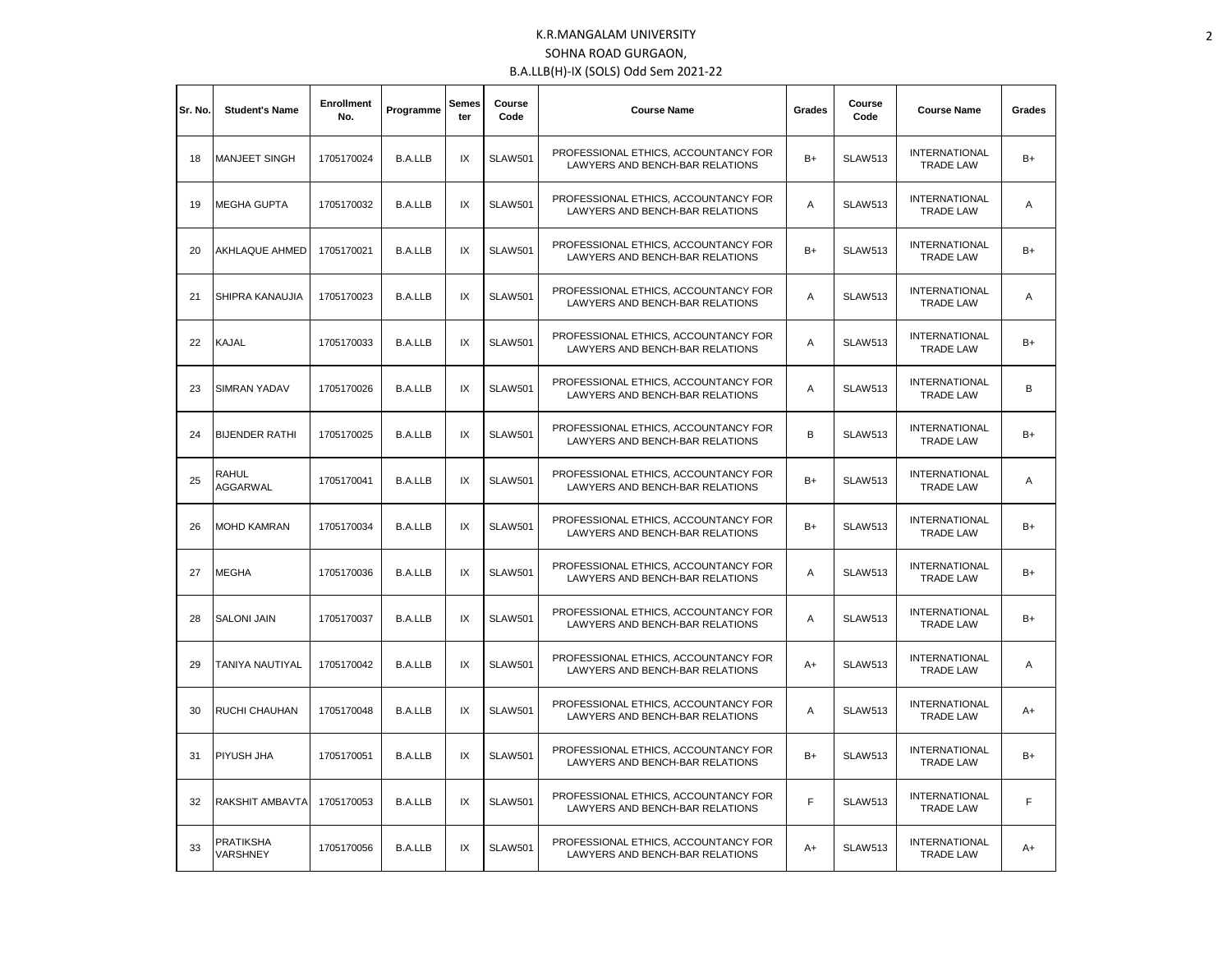| Sr. No. | <b>Student's Name</b>                        | Enrollment<br>No. | Programme      | Semes<br>ter | <b>Course Code</b> | <b>Course Name</b>                           | Grades<br><b>Course Code</b> |                | <b>Course Name</b> | Grades |
|---------|----------------------------------------------|-------------------|----------------|--------------|--------------------|----------------------------------------------|------------------------------|----------------|--------------------|--------|
| 1       | <b>VAIBHAV GAUR</b>                          | 1705170001        | <b>B.A.LLB</b> | IX           | <b>SLAW503</b>     | PRINCIPLES OF<br><b>TAXATION LAWS</b>        | B+                           | <b>SLAW507</b> | <b>CYBER LAW</b>   | A+     |
| 2       | <b>HIMANSHU</b><br>JATWANI                   | 1705170002        | <b>B.A.LLB</b> | IX           | <b>SLAW503</b>     | PRINCIPLES OF<br><b>TAXATION LAWS</b>        | Α<br><b>SLAW507</b>          |                | <b>CYBER LAW</b>   | B+     |
| 3       | <b>VIGNESH</b><br><b>CHATHRAPATHI B</b><br>M | 1705170003        | <b>B.A.LLB</b> | IX           | <b>SLAW503</b>     | PRINCIPLES OF<br><b>TAXATION LAWS</b>        | Α                            | <b>SLAW507</b> | <b>CYBER LAW</b>   | B+     |
| 4       | AFJAL HUSSAIN                                | 1705170004        | <b>B.A.LLB</b> | IX           | <b>SLAW503</b>     | PRINCIPLES OF<br><b>TAXATION LAWS</b>        | Α                            | <b>SLAW507</b> | <b>CYBER LAW</b>   | B+     |
| 5       | <b>TARUSHII R</b><br><b>MAGGU</b>            | 1705170005        | <b>B.A.LLB</b> | IX           | <b>SLAW503</b>     | <b>PRINCIPLES OF</b><br><b>TAXATION LAWS</b> | B+                           | <b>SLAW507</b> | <b>CYBER LAW</b>   | B+     |
| 6       | <b>OM SHARMA</b>                             | 1705170006        | <b>B.A.LLB</b> | IX           | <b>SLAW503</b>     | PRINCIPLES OF<br><b>TAXATION LAWS</b>        | B+                           | <b>SLAW507</b> | <b>CYBER LAW</b>   | B+     |
| 7       | <b>VIJAY MOHAN</b>                           | 1705170011        | <b>B.A.LLB</b> | IX           | <b>SLAW503</b>     | PRINCIPLES OF<br><b>TAXATION LAWS</b>        | B+<br><b>SLAW507</b>         |                | <b>CYBER LAW</b>   | $B+$   |
| 8       | <b>MEBIN MATHEWS</b>                         | 1705170029        | <b>B.A.LLB</b> | IX           | <b>SLAW503</b>     | PRINCIPLES OF<br><b>TAXATION LAWS</b>        | <b>SLAW507</b><br>A+         |                | <b>CYBER LAW</b>   | Α      |
| 9       | <b>JAHANVI BAISOYA</b>                       | 1705170010        | <b>B.A.LLB</b> | IX           | <b>SLAW503</b>     | PRINCIPLES OF<br><b>TAXATION LAWS</b>        | Α                            | <b>SLAW507</b> | <b>CYBER LAW</b>   | B+     |
| 10      | <b>PRITAM SHARMA</b>                         | 1705170013        | <b>B.A.LLB</b> | IX           | <b>SLAW503</b>     | PRINCIPLES OF<br><b>TAXATION LAWS</b>        | Α                            | <b>SLAW507</b> | <b>CYBER LAW</b>   | B+     |
| 11      | <b>HARI PRANAV</b>                           | 1705170019        | <b>B.A.LLB</b> | IX           | <b>SLAW503</b>     | PRINCIPLES OF<br><b>TAXATION LAWS</b>        | A+                           | SLAW507        | <b>CYBER LAW</b>   | Α      |
| 12      | SHAHRUKH KHAN                                | 1705170027        | <b>B.A.LLB</b> | IX           | <b>SLAW503</b>     | PRINCIPLES OF<br><b>TAXATION LAWS</b>        | Α                            | <b>SLAW507</b> | <b>CYBER LAW</b>   | B+     |
| 13      | <b>HARSH BHADANA</b>                         | 1705170014        | <b>B.A.LLB</b> | IX           | <b>SLAW503</b>     | PRINCIPLES OF<br><b>TAXATION LAWS</b>        | A+                           | <b>SLAW507</b> | <b>CYBER LAW</b>   | B+     |
| 14      | <b>BHARTI</b>                                | 1705170015        | <b>B.A.LLB</b> | IX           | <b>SLAW503</b>     | PRINCIPLES OF<br><b>TAXATION LAWS</b>        | Α                            | <b>SLAW507</b> | <b>CYBER LAW</b>   | B+     |
| 15      | <b>PINKY YADAV</b>                           | 1705170020        | <b>B.A.LLB</b> | IX           | <b>SLAW503</b>     | PRINCIPLES OF<br><b>TAXATION LAWS</b>        | A+                           | <b>SLAW507</b> | <b>CYBER LAW</b>   | Α      |
| 16      | <b>MOHIT</b><br><b>CHOUDHARY</b>             | 1705170016        | <b>B.A.LLB</b> | IX           | <b>SLAW503</b>     | PRINCIPLES OF<br><b>TAXATION LAWS</b>        | Α                            | <b>SLAW507</b> | <b>CYBER LAW</b>   | В      |
| 17      | KAJOL KAPOOR                                 | 1705170038        | <b>B.A.LLB</b> | IX           | <b>SLAW503</b>     | PRINCIPLES OF<br><b>TAXATION LAWS</b>        | A+                           | <b>SLAW507</b> | <b>CYBER LAW</b>   | B+     |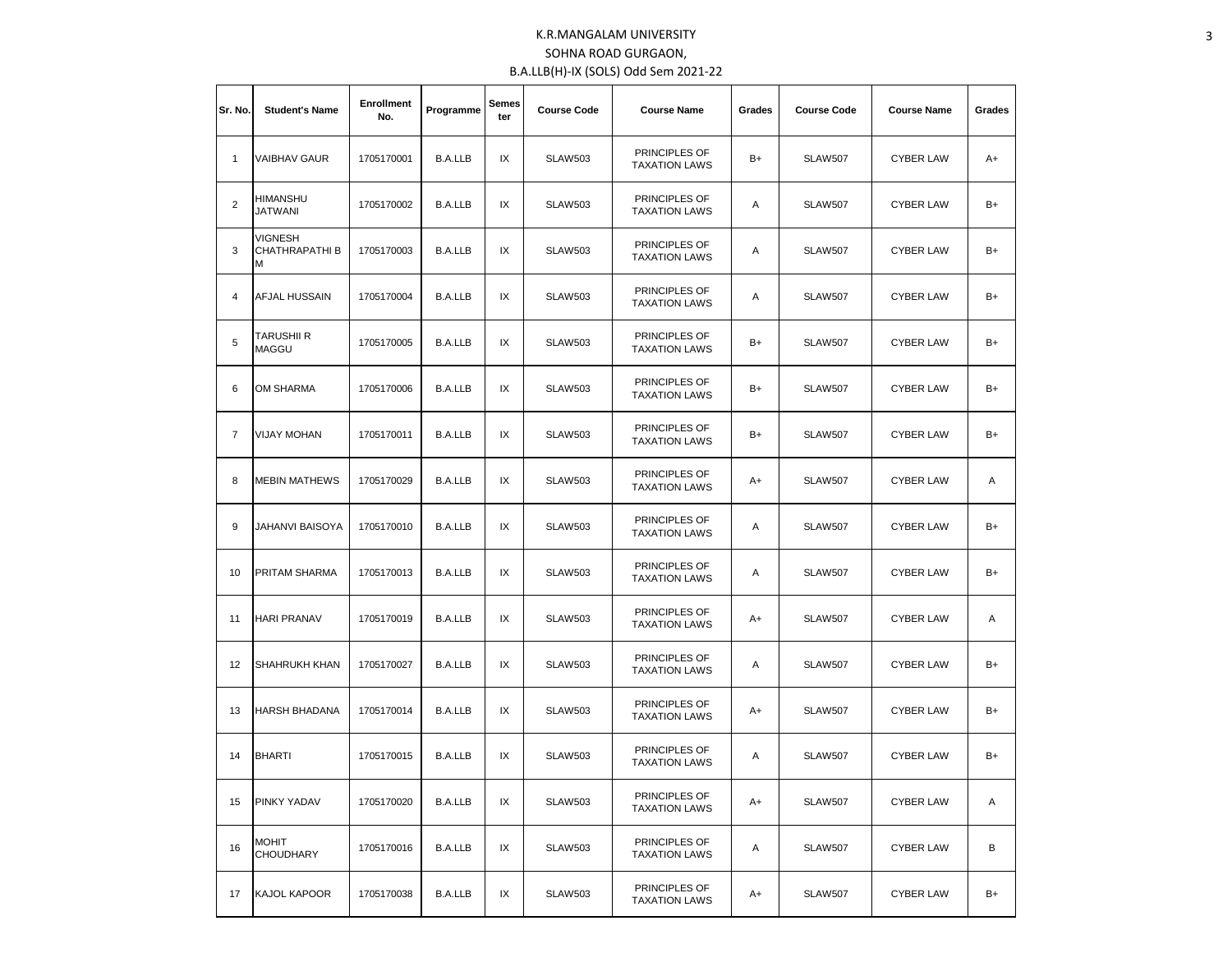| Sr. No. | <b>Student's Name</b>        | <b>Enrollment</b><br>No. | Programme      | <b>Semes</b><br>ter | <b>Course Code</b> | <b>Course Name</b>                    | Grades               | <b>Course Code</b>                 | <b>Course Name</b> | Grades |
|---------|------------------------------|--------------------------|----------------|---------------------|--------------------|---------------------------------------|----------------------|------------------------------------|--------------------|--------|
| 18      | <b>MANJEET SINGH</b>         | 1705170024               | <b>B.A.LLB</b> | IX                  | <b>SLAW503</b>     | PRINCIPLES OF<br><b>TAXATION LAWS</b> | $A+$                 | <b>SLAW507</b>                     | <b>CYBER LAW</b>   | Α      |
| 19      | <b>MEGHA GUPTA</b>           | 1705170032               | <b>B.A.LLB</b> | IX                  | <b>SLAW503</b>     | PRINCIPLES OF<br><b>TAXATION LAWS</b> | A+                   | <b>CYBER LAW</b><br><b>SLAW507</b> |                    | Α      |
| 20      | <b>AKHLAQUE AHMED</b>        | 1705170021               | <b>B.A.LLB</b> | IX                  | <b>SLAW503</b>     | PRINCIPLES OF<br><b>TAXATION LAWS</b> | Α<br><b>SLAW507</b>  |                                    | <b>CYBER LAW</b>   | $B+$   |
| 21      | SHIPRA KANAUJIA              | 1705170023               | <b>B.A.LLB</b> | IX                  | <b>SLAW503</b>     | PRINCIPLES OF<br><b>TAXATION LAWS</b> | A+<br><b>SLAW507</b> |                                    | <b>CYBER LAW</b>   | $B+$   |
| 22      | <b>KAJAL</b>                 | 1705170033               | <b>B.A.LLB</b> | IX                  | <b>SLAW503</b>     | PRINCIPLES OF<br><b>TAXATION LAWS</b> | Α                    | <b>SLAW507</b>                     | <b>CYBER LAW</b>   | $B+$   |
| 23      | <b>SIMRAN YADAV</b>          | 1705170026               | <b>B.A.LLB</b> | IX                  | <b>SLAW503</b>     | PRINCIPLES OF<br><b>TAXATION LAWS</b> | Α                    | <b>SLAW507</b>                     | <b>CYBER LAW</b>   | $B+$   |
| 24      | <b>BIJENDER RATHI</b>        | 1705170025               | <b>B.A.LLB</b> | IX                  | <b>SLAW503</b>     | PRINCIPLES OF<br><b>TAXATION LAWS</b> | B+<br><b>SLAW507</b> |                                    | <b>CYBER LAW</b>   | $B+$   |
| 25      | RAHUL<br><b>AGGARWAL</b>     | 1705170041               | <b>B.A.LLB</b> | IX                  | <b>SLAW503</b>     | PRINCIPLES OF<br><b>TAXATION LAWS</b> | Α                    | <b>SLAW507</b>                     | <b>CYBER LAW</b>   | Α      |
| 26      | <b>MOHD KAMRAN</b>           | 1705170034               | <b>B.A.LLB</b> | IX                  | <b>SLAW503</b>     | PRINCIPLES OF<br><b>TAXATION LAWS</b> | A+                   | <b>SLAW507</b>                     | <b>CYBER LAW</b>   | B      |
| 27      | <b>MEGHA</b>                 | 1705170036               | <b>B.A.LLB</b> | IX                  | <b>SLAW503</b>     | PRINCIPLES OF<br><b>TAXATION LAWS</b> | A+                   | <b>SLAW507</b>                     | <b>CYBER LAW</b>   | $B+$   |
| 28      | <b>SALONI JAIN</b>           | 1705170037               | <b>B.A.LLB</b> | IX                  | <b>SLAW503</b>     | PRINCIPLES OF<br><b>TAXATION LAWS</b> | B+                   | <b>SLAW507</b>                     | <b>CYBER LAW</b>   | Α      |
| 29      | TANIYA NAUTIYAL              | 1705170042               | <b>B.A.LLB</b> | IX                  | <b>SLAW503</b>     | PRINCIPLES OF<br><b>TAXATION LAWS</b> | A+                   | <b>SLAW507</b>                     | <b>CYBER LAW</b>   | A      |
| 30      | <b>RUCHI CHAUHAN</b>         | 1705170048               | <b>B.A.LLB</b> | IX                  | <b>SLAW503</b>     | PRINCIPLES OF<br><b>TAXATION LAWS</b> | $A+$                 | <b>SLAW507</b>                     | <b>CYBER LAW</b>   | A      |
| 31      | <b>PIYUSH JHA</b>            | 1705170051               | <b>B.A.LLB</b> | IX                  | <b>SLAW503</b>     | PRINCIPLES OF<br><b>TAXATION LAWS</b> | B+                   | <b>SLAW507</b>                     | <b>CYBER LAW</b>   | $B+$   |
| 32      | RAKSHIT AMBAVTA              | 1705170053               | <b>B.A.LLB</b> | IX                  | <b>SLAW503</b>     | PRINCIPLES OF<br><b>TAXATION LAWS</b> | F                    | SLAW507                            | <b>CYBER LAW</b>   | F      |
| 33      | <b>PRATIKSHA</b><br>VARSHNEY | 1705170056               | <b>B.A.LLB</b> | IX                  | <b>SLAW503</b>     | PRINCIPLES OF<br><b>TAXATION LAWS</b> | O                    | <b>SLAW507</b>                     | <b>CYBER LAW</b>   | $A+$   |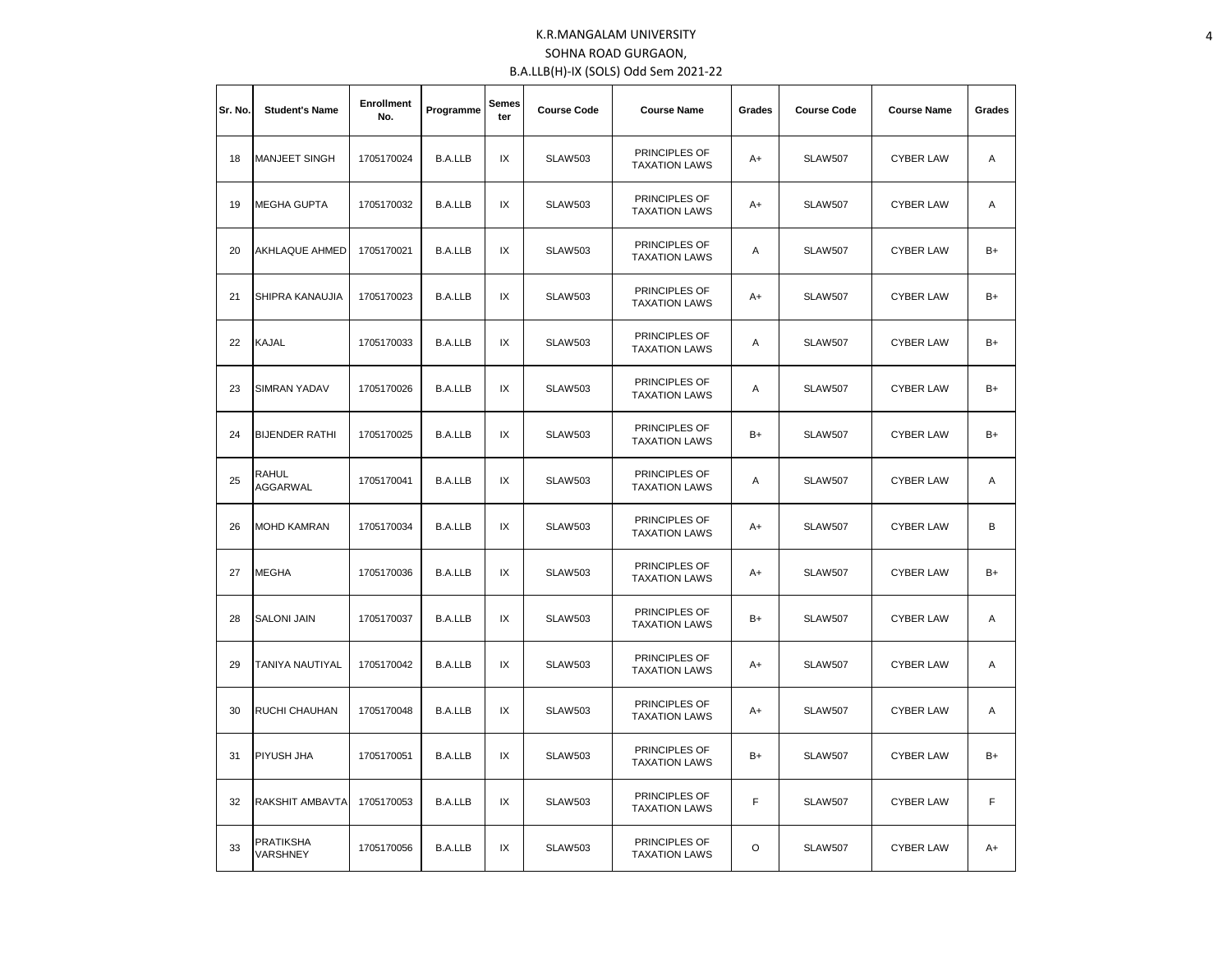| Sr. No.        | <b>Student's Name</b>                        | <b>Enrollment</b><br>No. | Programme      | Semes<br>ter | Course<br>Code | <b>Course Name</b>                   | Grades | Course<br>Code | <b>Course Name</b>                                        | Grades | <b>Total</b><br><b>Credits</b> | Earned<br><b>Credits</b> | <b>Total</b><br>GPV | <b>SGPA</b>    |
|----------------|----------------------------------------------|--------------------------|----------------|--------------|----------------|--------------------------------------|--------|----------------|-----------------------------------------------------------|--------|--------------------------------|--------------------------|---------------------|----------------|
| $\mathbf{1}$   | VAIBHAV GAUR                                 | 1705170001               | <b>B.A.LLB</b> | IX           | <b>SLAW514</b> | <b>WHITE COLLAR</b><br><b>CRIMES</b> | $B+$   | <b>SLAW505</b> | DRAFTING,<br><b>PLEADING &amp;</b><br><b>CONVEYANCING</b> | B      | 24.                            | 24.                      | 176                 | 7.34           |
| $\overline{2}$ | HIMANSHU<br>JATWANI                          | 1705170002               | <b>B.A.LLB</b> | IX           | <b>SLAW514</b> | <b>WHITE COLLAR</b><br><b>CRIMES</b> | $B+$   | <b>SLAW505</b> | DRAFTING,<br>PLEADING &<br><b>CONVEYANCING</b>            | B+     | 24.                            | 24.                      | 172                 | 7.17           |
| 3              | <b>VIGNESH</b><br><b>CHATHRAPATHI B</b><br>М | 1705170003               | <b>B.A.LLB</b> | IX           | <b>SLAW514</b> | WHITE COLLAR<br><b>CRIMES</b>        | B      | <b>SLAW505</b> | DRAFTING,<br>PLEADING &<br><b>CONVEYANCING</b>            | В      | 24.                            | 24.                      | 164                 | 6.84           |
| 4              | AFJAL HUSSAIN                                | 1705170004               | <b>B.A.LLB</b> | IX           | <b>SLAW514</b> | WHITE COLLAR<br><b>CRIMES</b>        | C      | <b>SLAW505</b> | DRAFTING,<br>PLEADING &<br>CONVEYANCING                   | C      | 24.                            | 24.                      | 164                 | 6.84           |
| 5              | TARUSHII R<br>MAGGU                          | 1705170005               | <b>B.A.LLB</b> | IX           | <b>SLAW514</b> | WHITE COLLAR<br><b>CRIMES</b>        | В      | <b>SLAW505</b> | DRAFTING,<br>PLEADING &<br><b>CONVEYANCING</b>            | B      | 24.                            | 24.                      | 158                 | 6.59           |
| 6              | OM SHARMA                                    | 1705170006               | <b>B.A.LLB</b> | IX           | <b>SLAW514</b> | <b>WHITE COLLAR</b><br><b>CRIMES</b> | В      | <b>SLAW505</b> | DRAFTING,<br>PLEADING &<br><b>CONVEYANCING</b>            | C      | 24.                            | 24.                      | 158                 | 6.59           |
| $\overline{7}$ | <b>VIJAY MOHAN</b>                           | 1705170011               | <b>B.A.LLB</b> | IX           | <b>SLAW514</b> | <b>WHITE COLLAR</b><br><b>CRIMES</b> | C      | <b>SLAW505</b> | DRAFTING,<br><b>PLEADING &amp;</b><br><b>CONVEYANCING</b> | C      | 24.                            | 24.                      | 156                 | 6.5            |
| 8              | <b>MEBIN MATHEWS</b>                         | 1705170029               | <b>B.A.LLB</b> | IX           | <b>SLAW514</b> | <b>WHITE COLLAR</b><br><b>CRIMES</b> | Α      | <b>SLAW505</b> | DRAFTING,<br>PLEADING &<br><b>CONVEYANCING</b>            | B+     | 24.                            | 24.                      | 192                 | 8              |
| 9              | JAHANVI BAISOYA                              | 1705170010               | <b>B.A.LLB</b> | IX           | <b>SLAW514</b> | <b>WHITE COLLAR</b><br><b>CRIMES</b> | P      | <b>SLAW505</b> | DRAFTING,<br>PLEADING &<br>CONVEYANCING                   | C      | 24.                            | 24.                      | 162                 | 6.75           |
| 10             | PRITAM SHARMA                                | 1705170013               | <b>B.A.LLB</b> | IX           | <b>SLAW514</b> | <b>WHITE COLLAR</b><br><b>CRIMES</b> | B      | <b>SLAW505</b> | DRAFTING,<br>PLEADING &<br>CONVEYANCING                   | B      | 24.                            | 24.                      | 164                 | 6.84           |
| 11             | HARI PRANAV                                  | 1705170019               | <b>B.A.LLB</b> | IX           | <b>SLAW514</b> | <b>WHITE COLLAR</b><br><b>CRIMES</b> | $B+$   | <b>SLAW505</b> | DRAFTING,<br>PLEADING &<br>CONVEYANCING                   | B+     | 24.                            | 24.                      | 188                 | 7.84           |
| 12             | SHAHRUKH KHAN                                | 1705170027               | <b>B.A.LLB</b> | IX           | <b>SLAW514</b> | <b>WHITE COLLAR</b><br><b>CRIMES</b> | B      | <b>SLAW505</b> | DRAFTING,<br>PLEADING &<br>CONVEYANCING                   | В      | 24.                            | 24.                      | 168                 | $\overline{7}$ |
| 13             | HARSH BHADANA                                | 1705170014               | <b>B.A.LLB</b> | IX           | <b>SLAW514</b> | <b>WHITE COLLAR</b><br><b>CRIMES</b> | B      | <b>SLAW505</b> | DRAFTING,<br>PLEADING &<br><b>CONVEYANCING</b>            | B+     | 24.                            | 24.                      | 172                 | 7.17           |
| 14             | <b>BHARTI</b>                                | 1705170015               | <b>B.A.LLB</b> | IX           | <b>SLAW514</b> | WHITE COLLAR<br><b>CRIMES</b>        | C      | <b>SLAW505</b> | DRAFTING.<br><b>PLEADING &amp;</b><br><b>CONVEYANCING</b> | C      | 24.                            | 24.                      | 156                 | 6.5            |
| 15             | <b>PINKY YADAV</b>                           | 1705170020               | <b>B.A.LLB</b> | IX           | <b>SLAW514</b> | <b>WHITE COLLAR</b><br><b>CRIMES</b> | B+     | <b>SLAW505</b> | DRAFTING,<br>PLEADING &<br>CONVEYANCING                   | B+     | 24.                            | 24.                      | 188                 | 7.84           |
| 16             | <b>MOHIT</b><br><b>CHOUDHARY</b>             | 1705170016               | <b>B.A.LLB</b> | IX           | <b>SLAW514</b> | <b>WHITE COLLAR</b><br><b>CRIMES</b> | В      | <b>SLAW505</b> | DRAFTING.<br>PLEADING &<br><b>CONVEYANCING</b>            | C      | 24.                            | 24.                      | 158                 | 6.59           |
| 17             | <b>KAJOL KAPOOR</b>                          | 1705170038               | <b>B.A.LLB</b> | IX           | <b>SLAW514</b> | WHITE COLLAR<br><b>CRIMES</b>        | $B+$   | <b>SLAW505</b> | DRAFTING,<br>PLEADING &<br>CONVEYANCING                   | B+     | 24.                            | 24.                      | 176                 | 7.34           |